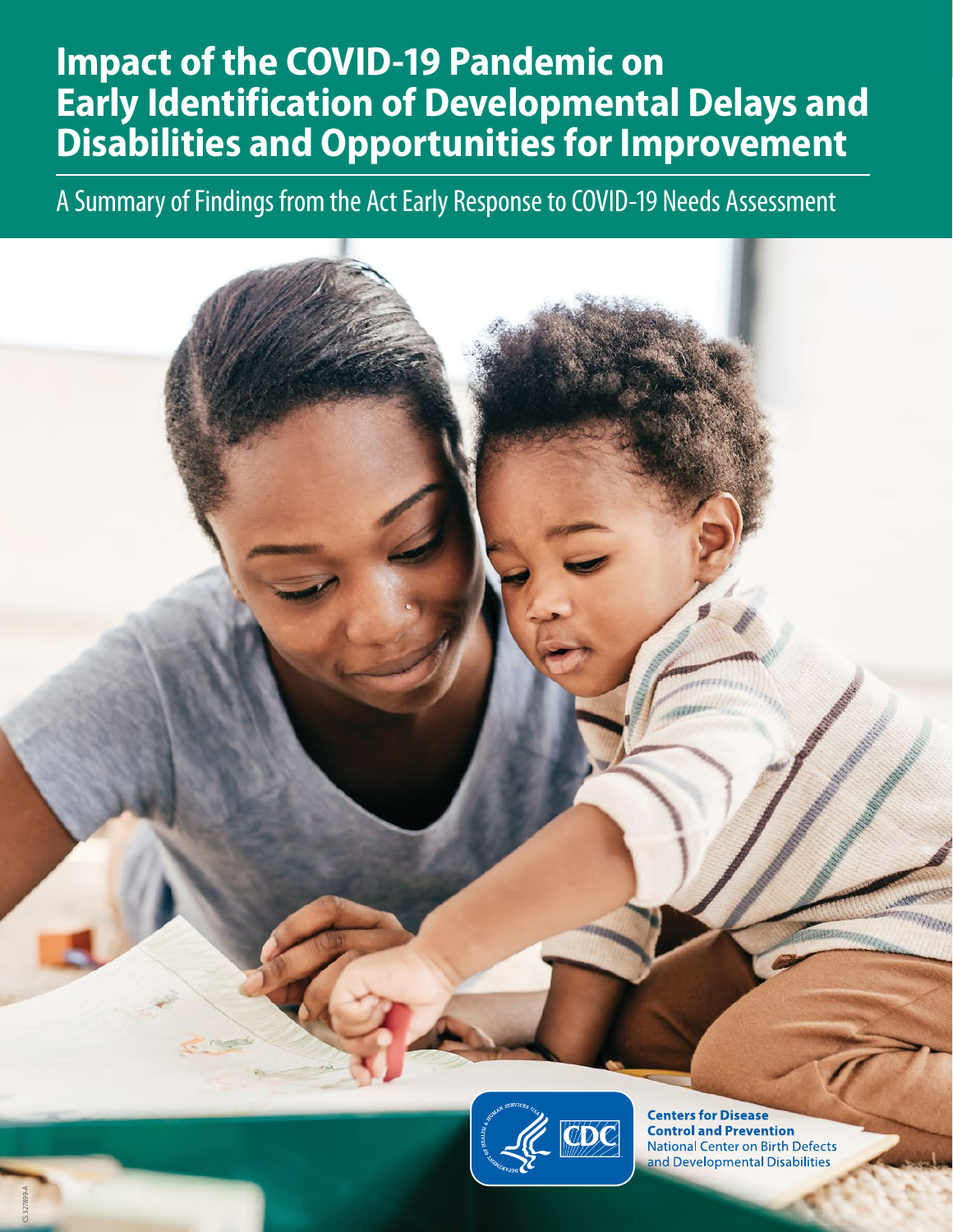

### **Project Overview**

The Act Early Response to COVID-19 project (Act Early/COVID-19) is a federal, nationwide initiative to support families with young children and early childhood systems with early identification of developmental delays and disabilities. In addition, this initiative aims to promote resiliency among families with young children during the COVID-19 pandemic. The project is funded by the Coronavirus Aid, Relief, and Economic Security (CARES) Act of 2020 through a cooperative agreement (6 NU38OT000280-02-02) between the Association of University Centers on Disabilities (AUCD) and the Centers for Disease Control and Prevention (CDC). As part of this initiative, 43 state and territorial Act Early Ambassadors were awarded a 1-year grant to 1) establish and engage an Act Early Covid-19 Response Team of key early childhood system/program partners, 2) identify and address needs related to early identification of developmental delays and disabilities during the COVID-19 pandemic, and 3) promote resiliency among families with young children during the COVID-19 pandemic.



### **Identifying Needs Related to Early Identification During the COVID-19 Pandemic**

In fall 2020, AUCD and CDC conducted a rapid needs assessment. The primary purpose of the assessment was to describe the impact of the COVID-19 pandemic on early identification of children with developmental delays and disabilities. The needs assessment identified current and emerging needs, barriers, strengths, and opportunities for early recognition of developmental delay and disability among children from birth to age 5 years during the pandemic. The assessment included early childhood programs and systems. Two web-based surveys were conducted: one survey with grantees (*n* = 43) and one survey with the 43 grantees' early childhood partners in their states/territories (*n* = 349). Data were summarized using mixed methods. A content analysis, using a coding scheme based on the social ecological model, was conducted and descriptive statistics were calculated.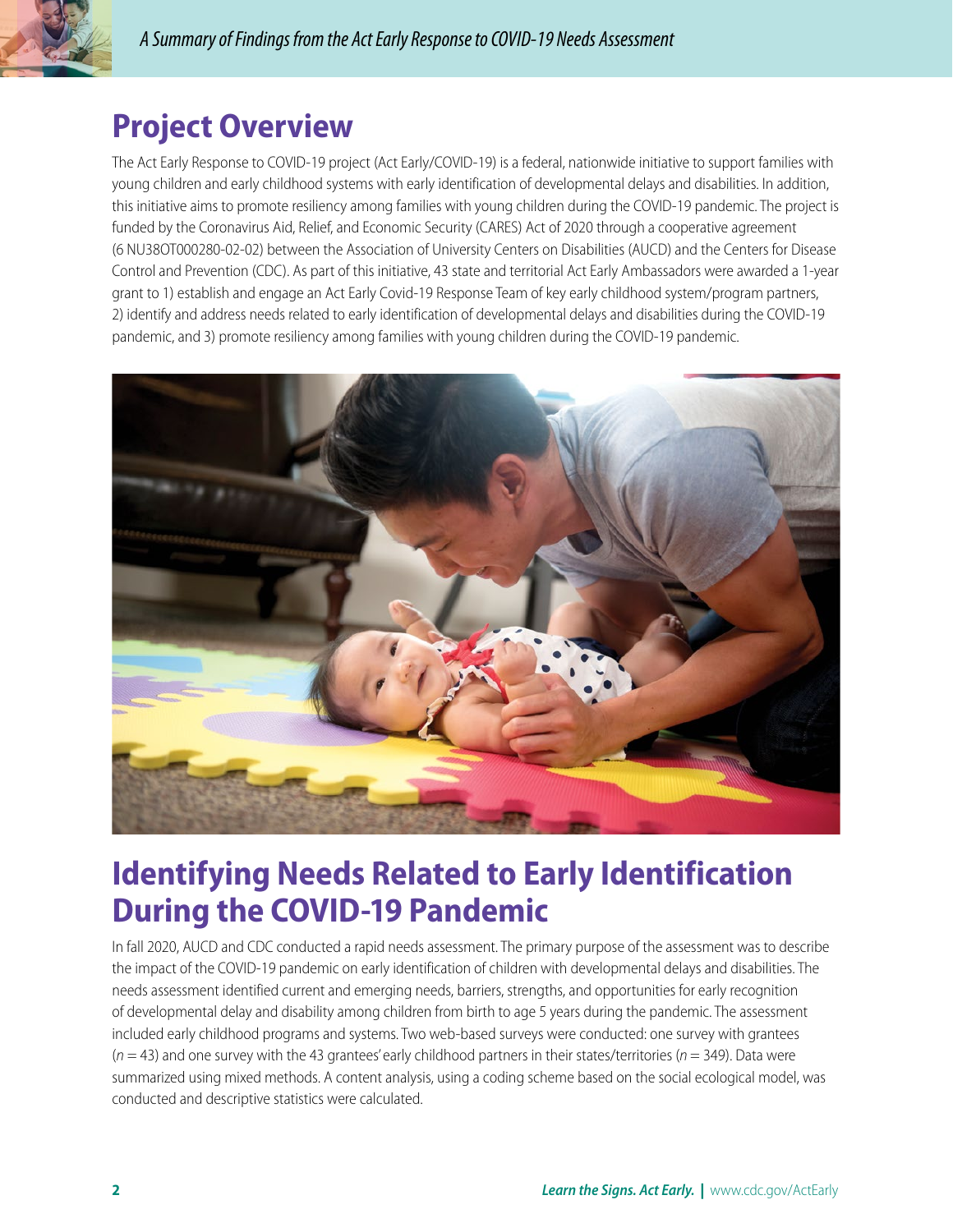

# **Summary of Key Findings**

#### **Impact of COVID-19 Pandemic on Early Identification**



- $\blacksquare$  A majority (91%;  $n = 345$ ) of respondents indicated that the COVID-19 pandemic "highly impacted" early identification of developmental delays and disabilities in young children from birth to age 5 years.
- Nearly half (48%;  $n = 131$ ) of respondents reported the number of children served by early childhood programs and systems overall has decreased since the COVID-19 pandemic started. Qualitative data collected from programs and systems indicate that the decrease in children served could lead to a negative impact on early identification.
- A majority of programs/systems have transitioned to hybrid service delivery (i.e., a combination of virtual and in-person) since the start of the pandemic, including:
	- » 57% of programs/systems that provide referral for early intervention services
	- » 66% of programs/systems that provide developmental and autism screening and early intervention services

#### **Multilevel Impacts on Early Identification and Service Delivery**

The COVID-19 pandemic has had a multilevel impact on early identification and service delivery including

- Reduced allocation of resources for this work (e.g., staffing, funding, and time) ■ Poor service delivery coordination
	- Communication challenges between families and providers
	- Misconceptions about service availability
	- Competing priorities as families struggle to meet basic needs of living

For example, as one respondent explained, "families are not engaging with service providers who encourage developmental monitoring as frequently, and they are also not interacting with others especially similar age peers to trigger questions about development."

Respondents reported that the COVID-19 pandemic has exacerbated existing barriers to receiving services and further added stress on systems already lacking funding and coordination. One respondent stated that many programs/systems were "insufficiently and unsustainably funded" prior to the pandemic. "During the pandemic, the precarious early childhood education and care infrastructure has been financially devastated as many families keep their children home for health and safety."

#### **Identified Needs**

Respondents cited the following as most needed to improve early identification of developmental delays and disabilities:



- Resources (e.g., staffing, funding, and time) to appropriately deliver services
- Training for staff, providers, and families
- Greater innovation in strategies to support families
- Resources to address underlying causes of health inequities to help families

Respondents also reported a need for better collaboration and coordination to support information sharing between programs/systems. They also need simpler processes so families can use these programs.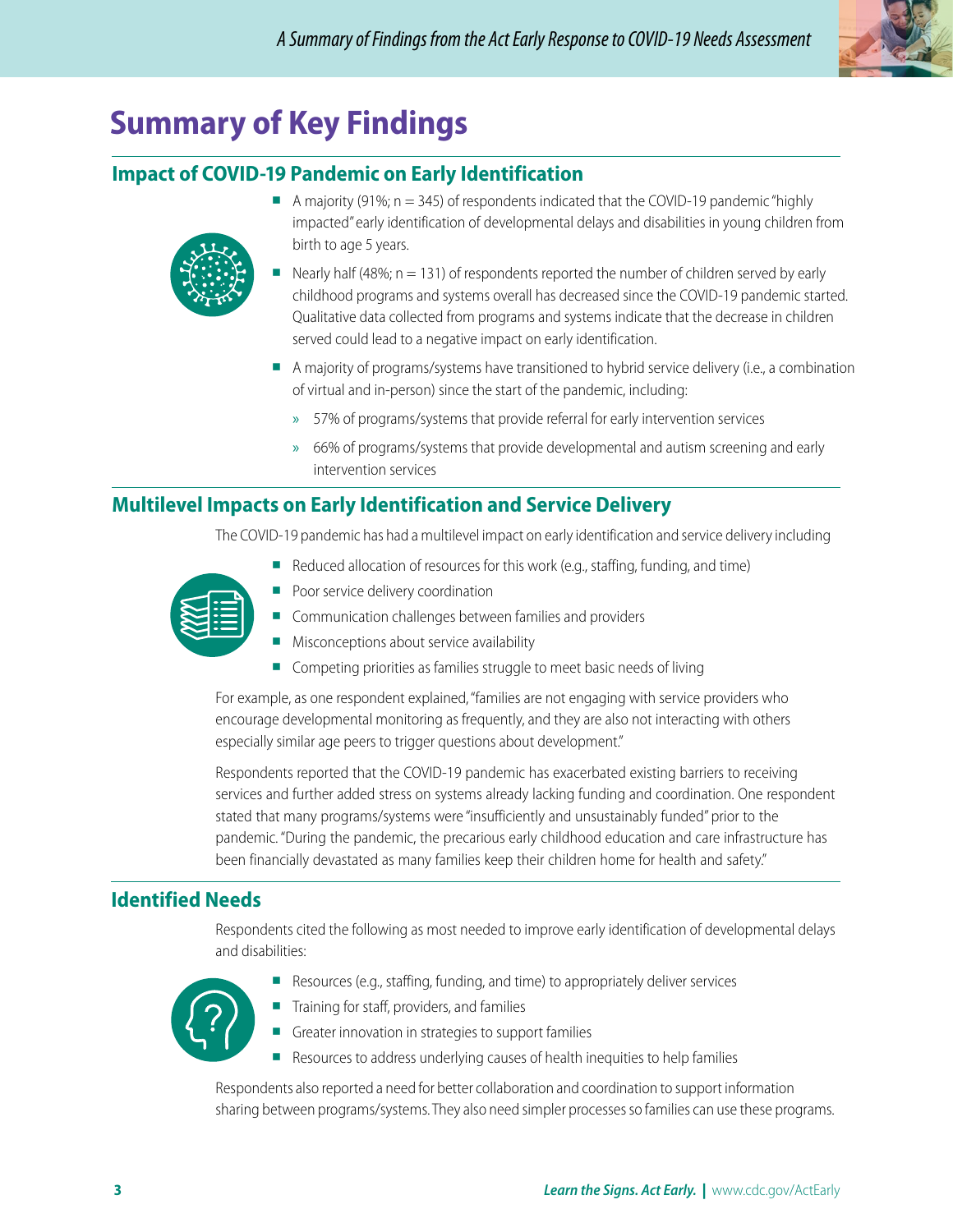

As one respondent stated, "[providers] do not have an easy, consistent way to share information on children receiving care in multiple settings. Providers would benefit from having real-time access to data portraying a more holistic picture of a child's care network and health status over time; [this will help them to] work collaboratively, avoid duplicating efforts, and measure intervention outcomes and benefits throughout their development."

Respondents indicated many of the identified needs existed long before the pandemic. They became more apparent as the country shut down and programs and systems closed or reduced enrollment and capacity.

#### **Barriers to Early Identification**

The needs assessment noted the following as barriers to early identification of developmental delays and disabilities:

■ Insufficient resources (e.g., staffing, funding, and time)



- Limited access to technology to support families remotely
- General lack of awareness and understanding of developmental milestones and early intervention among staff members, providers, and families
- Lack of culturally and linguistically appropriate materials for families
- Societal stigma associated with developmental delays and disabilities

Respondents said challenges related to financial reimbursement (e.g., billing and health insurance) were also a problem, noting that the COVID-19 pandemic amplified existing barriers.

"Inadequate reimbursement for well-child visits discourages sufficient time spent with child and family to conduct screens and discuss developmental concerns."

#### **Strengths and Opportunities**

Reported strengths and opportunities to improve early identification of developmental delays and disabilities during the COVID-19 pandemic included



- Increased ability to reach and screen more children in a virtual environment because former barriers to access (e.g., transportation) were no longer present
- Greater support for new, innovative ways to support families
- Ability to provide more comprehensive services to families (e.g., food assistance, housing assistance, and mental health services)

Respondents said increased collaboration and partnerships among programs/systems was a notable strength and opportunity that emerged from the COVID-19 pandemic. For example, one respondent said programs were "creating new partnerships to leverage resources and connect children and families to resources they may not have needed in the past."

Respondents also sought greater openness and consideration of new partnerships to facilitate early identification, including partners from

- Private organizations (e.g., clinicians and healthcare providers, technology companies, and internet providers)
- Education (e.g., childcare providers and university medical training programs)
- Community (e.g., families, faith-based organizations, and grassroots, community-based organizations)
- Government agencies and public organizations (e.g., local, state, Tribal, territorial, and federal governments, payers and insurance providers, and food banks)